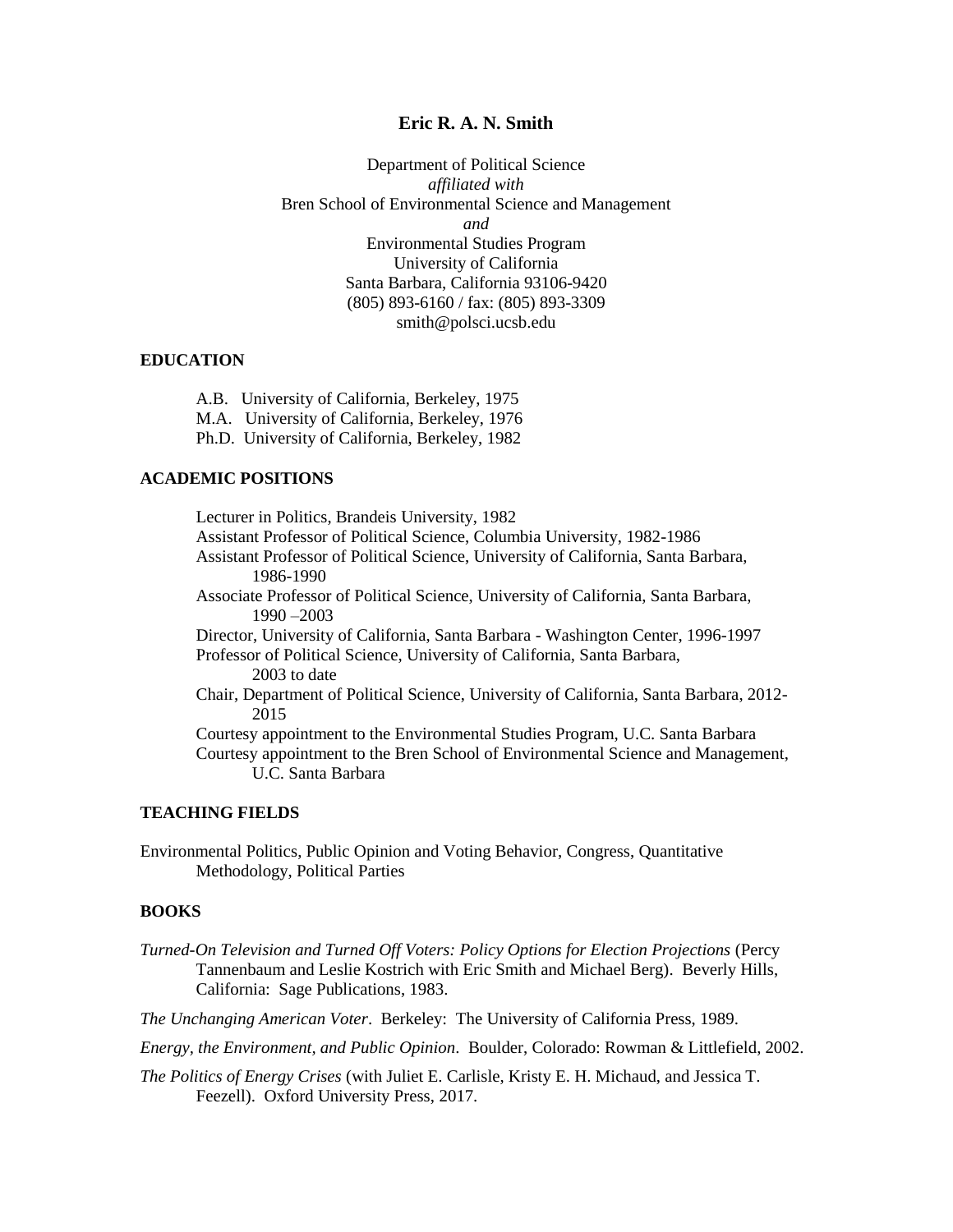#### **TEXTBOOKS**

- *Dynamics of Democracy* (with Peverill Squire, James M. Lindsay, and Cary R. Covington). Madison, Wisconsin: Brown-Benchmark, 1995.
- *Dynamics of Democracy*, 2nd edition. (with Peverill Squire, James M. Lindsay, and Cary R. Covington). Madison, Wisconsin: Brown-Benchmark, 1997.
- *Dynamics of Democracy*, 3rd edition. (with Peverill Squire, James M. Lindsay, and Cary R. Covington). St. Paul, Minnesota: Atomic Dog, 2001.
- *Dynamics of Democracy*, 3rd edition, 2004 version. (with Peverill Squire, James M. Lindsay, and Cary R. Covington). St. Paul, Minnesota: Atomic Dog, 2004.
- *Dynamics of Democracy*, 4th edition. (with Peverill Squire, James M. Lindsay, and Cary R. Covington). St. Paul, Minnesota: Atomic Dog, 2006.
- *Dynamics of Democracy*, 5<sup>th</sup> edition. (with Peverill Squire, James M. Lindsay, and Cary R. Covington). St. Paul, Minnesota: Atomic Dog, 2008.
- Dynamics of Democracy, 6<sup>th</sup> edition. (with Peverill Squire, James M. Lindsay, and Cary R. Covington). St. Paul, Minnesota: Atomic Dog, 2010.

### **JOURNAL ARTICLES, CHAPTERS, AND REPORTS**

- "The Levels of Conceptualization: False Measures of Ideological Sophistication." *American Political Science Review*, 74: 685-96, 1980.
- "Reply." *American Political Science Review*, 75: 152-55, 1981.
- "Repeat Challengers in Congressional Elections" (with Peverill Squire). *American Politics Quarterly*, 12: 51-70, 1984.
- "Direct Election of the President and the Power of the States" (with Peverill Squire). *Western Political Quarterly*, 40: 29-44, 1987.
- "State and National Politics in the Intermountain West" (with Peverill Squire). In Peter Galderisi et al. (eds), *The Politics of Realignment: Partisan Change in the Intermountain West*. Boulder, Colorado: Westview Press, 1987.
- "The Effect of Partisan Information on Voters in Non-partisan Elections" (with Peverill Squire). *Journal of Politics*, 50: 169-79, 1988.
- "The Effects of Prestige Names in Question Wording" (with Peverill Squire). *Public Opinion Quarterly*, 54: 97-116, 1990.
- "The Measurement Characteristics of Congressional Roll Call Indexes" (with Richard Herrera and Cheryl L. Herrera). *Legislative Studies Quarterly*, 15: 283-95, 1990.
- "Public Opinion and Congressional Representation" (with Cheryl L. Herrera and Richard Herrera). *Public Opinion Quarterly*, 56: 185-205, 1992.
- "Changes in the Public's Political Sophistication." Richard G. Niemi and Herbert F. Weisberg (eds.), *Controversies in Voting Behavior*, 3rd edition. Washington, D.C.: Congressional Quarterly Press, 1992. (Reprinted from *The Unchanging American Voter*.)
- *Trends in Public Opinion on Offshore Oil Development in California*. Final Study Report to the Minerals Management Service, U.S. Department of the Interior, March, 1995.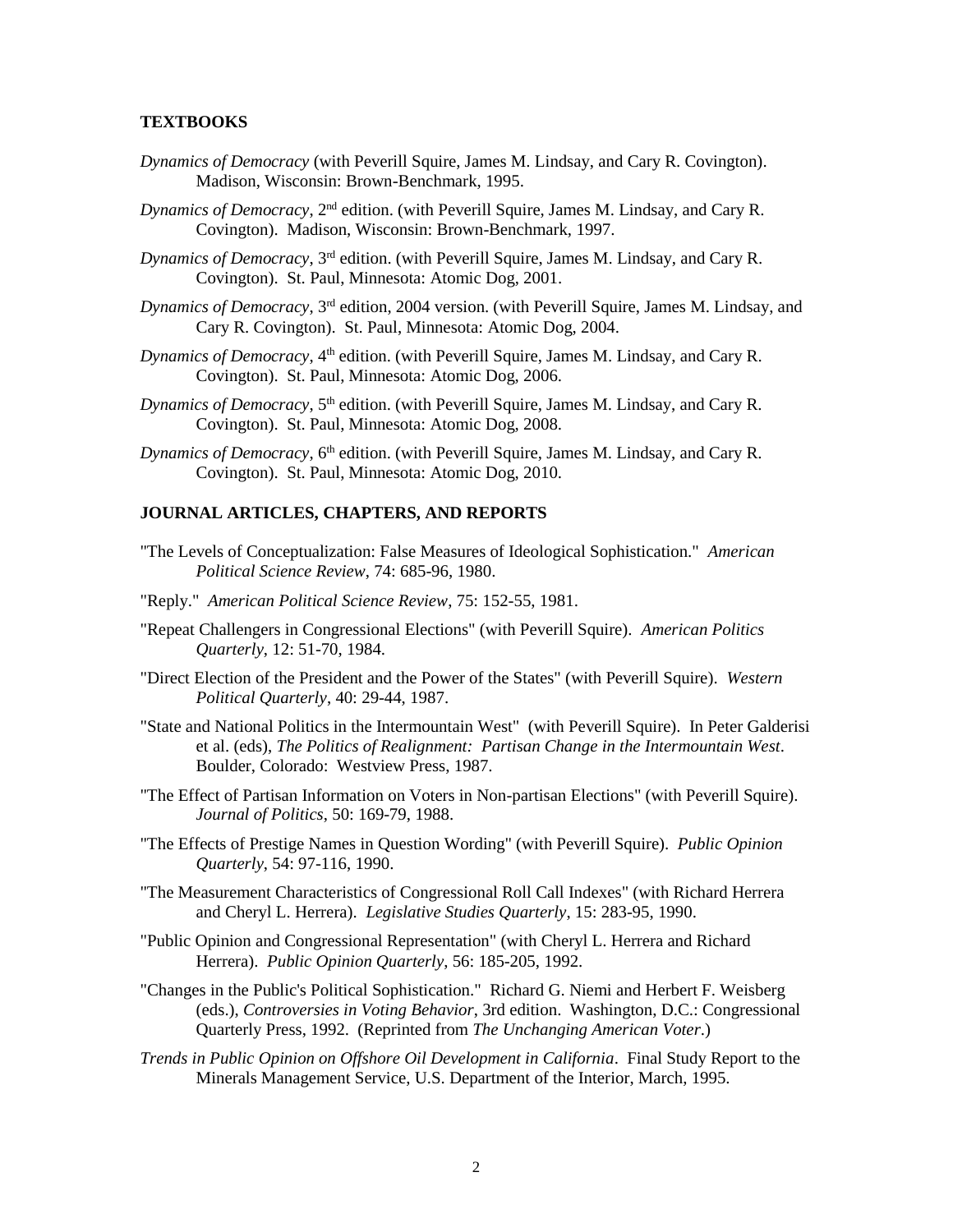- "The Stability of Congressional Roll-Call Indexes" (with Richard Herrera and Thomas Epperlein). *Political Research Quarterly*, 48: 403-16, 1995.
- "Evolving California Opinion on Offshore Oil Development" (with Sonia R. Garcia). *Ocean and Coastal Management*, 26: 41-56, 1995.
- "A Further Examination of Challenger Quality in Senate Elections" (with Peverill Squire). *Legislative Studies Quarterly*, 21: 235-48, 1996.
- "What is Public Opinion?" *Critical Review,* 10: 95-105, 1996.
- "The Role of Candidate Sex in Voter Decision-Making" (with Richard Fox). *Political Psychology*, 19: 405-19, 1998.
- *How Political Activists See Offshore Oil Development: An In-depth Investigation of Attitudes on Energy Development*. Final Study Report to the Minerals Management Service, U.S. Department of the Interior, December, 1998.
- "The Other Side of the NIMBY Syndrome" (with Marisela Marquez). *Society & Natural Resources*, 13: 273-80, 2000.
- "Democratic Values vs. Environmentalism?" In Richard J. Ellis and Fred Thompson, *The Culture Wars by Other Means*. University of British Columbia, Centre for Business and Government, 82-89, 2000.
- *Santa Barbara South Coast Community Indicators 2000* (with Bill Watkins and Juliet Carlisle). Santa Barbara, CA: UCSB Institutional Advancement, 2000.
- "The Electoral Fortunes of Women Candidates for Congress" (with Richard L. Fox). *Political Research Quarterly,* 54: 205-21, 2001.
- *The Role of Knowledge in the Public's Trust in Science and Offshore Oil and Gas Development*. Report to the Minerals Management Service, U.S. Department of the Interior, October, 2001.
- "Who Benefits? September 11 and Partisan Politics." In James M. Lindsay (ed.), *American Politics after September 11.* Cincinnati, Ohio: Atomic Dog, 2002.
- *Recent Trends in Public Opinion toward Offshore Oil Development.* Report to the Minerals Management Service, U.S. Department of the Interior, December, 2002.
- *Santa Barbara South Coast Community Indicators 2003* (with Bill Watkins, Amal Bendimerad, and Juliet Carlisle). Santa Barbara, CA: UCSB Institutional Advancement, 2003.
- "How Much Knowledge Does Democracy Require?" *Phi Kappa Phi Forum*, 84: 16-19, 2004.
- *Measuring Environmental Hazards in the Childcare Industry: Pesticides, Lead, and Indoor Air Quality - Survey Brief* (with Phil Boise and Jana Carey). Community Environmental Council, 2004.
- "Public Reaction to Energy, Overview." In Cutler J. Cleveland (ed.), *The Encyclopedia of Energy*, 5: 169-79. San Diego: Academic Press/Elsevier Science, 2004.
- *Public Attitudes toward Oil and Gas Drilling among Californians: Support, Risk Perceptions, Trust, and Nimbyism* (with Juliet Carlisle and Kristy Michaud). Report to the Minerals Management Service, U.S. Department of the Interior, July, 2004.
- "Support for Offshore Oil and Gas Drilling among the California Public." In Orville T. Magoon, ed., California and the World Ocean '02: Revisiting and Revising California's Ocean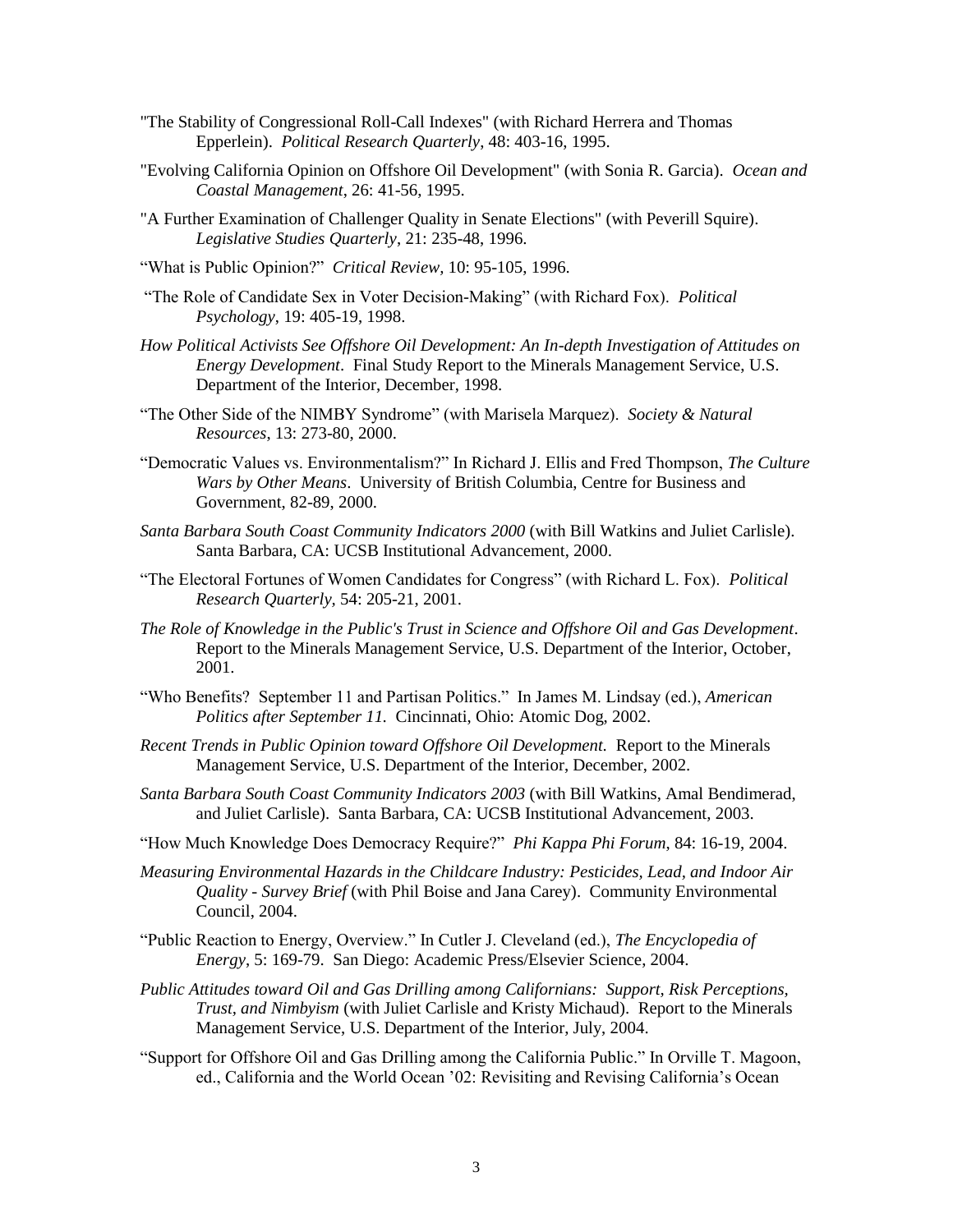Agenda: Proceedings of the Conference, October 27-30, 2002, Santa Barbara, California. Reston, VA: American Society of Civil Engineers, 2005.

- *2005 South Coast Community Survey*. Report to the Santa Barbara Region Economic Community Project, 2005.
- "Initiatives and Referenda." *CQ's Guide to Political Campaigns*. Washington, D.C.: CQ Press, 2005.
- "Postmaterialism vs. Egalitarianism as Predictors of Energy-related Attitudes" (with Juliet Carlisle). *Environmental Politics*, 14: 527-40, 2005.
- ["Nimbyism vs. Environmentalism in Attitudes toward Energy Development"](http://www.informaworld.com.proxy.library.ucsb.edu:2048/smpp/content~content=a790495314?words=carlisle&hash=2152229837) (with Kristy Michaud and Juliet E. Carlisle). *Environmental Politics,* 17: 20-39, 2008.
- "The Relationship between Cultural Values and Political Ideology, and the Role of Political Knowledge" (with Kristy Michaud and Juliet E. Carlisle). *Political Psychology*, 30: 27- 42, 2009.
- "Public Understanding of and Support for Wind Power in the United States" (with Holly Klick). *Renewable Energy*, 35: 1585-91, 2010.
- "Think Again: Offshore Drilling." *Foreign Policy*, published online, [http://www.foreignpolicy.com/articles/2010/08/30/think again offshore drilling] 30 August 2010.
- "The Public's Trust in Scientific Claims Regarding Offshore Oil Drilling" (with Juliet E. Carlisle, Jessica T. Feezell, Kristy E. H. Michaud, and Leeanna Smith). *Public Understanding of Science*, 19: 514-27, 2010.
- *The Central Coast Survey* (with David Cleveland, Paolo Gardinali, Michael McGinnis, John Mohr, Megan Carney, and Lauren Copeland). Social Science Survey Center/Benton Survey Research Lab, UCSB Institute for Social, Behavioral, and Economic Research, http://www.survey.ucsb.edu/ccs/, 2010.
- "Persuading the Public to Believe in Science" (with Juliet E. Carlisle, Jessica T. Feezell, Kristy E. H. Michaud, and Leeanna Smith). *People & Science*, December 2010, 17.
- "Explaining the Growing Support for Gay and Lesbian Equality since 1990" (with Alison G. Keleher). *Journal of Homosexuality*, 59:1307–1327, 2012.
- "Public Reaction to Energy, Overview" (with Heather E. Hodges). *Reference Module in Earth Systems and Environmental Sciences*, Elsevier, 2013. On-line: 01-Nov-13 doi: 10.1016/B978-0-12-409548-9.01438-X.
- "Political Consumerism: Individual Action on Climate Change and Other Environmental Problems" (with Lauren Copeland). In Yael Wolinsky-Nahmias (ed.), *Climate Change Policy and Civic Society*, Washington, D.C.: Congressional Quarterly Press, 2014, 197- 217.
- "Michael Brune's Misleading Optimism on Climate Change." *Environment: Science and Policy for Sustainable Development*, 57(2): 22-27, 12 February 2015.
- "The Influence of Environmentalism on Attitudes toward Local Agriculture and Urban Expansion" (with David E. Cleveland, Lauren Copeland, Garrett Glasgow, and Michael V. McGinnis). *Society & Natural Resources*, 29: 88-103, 2015.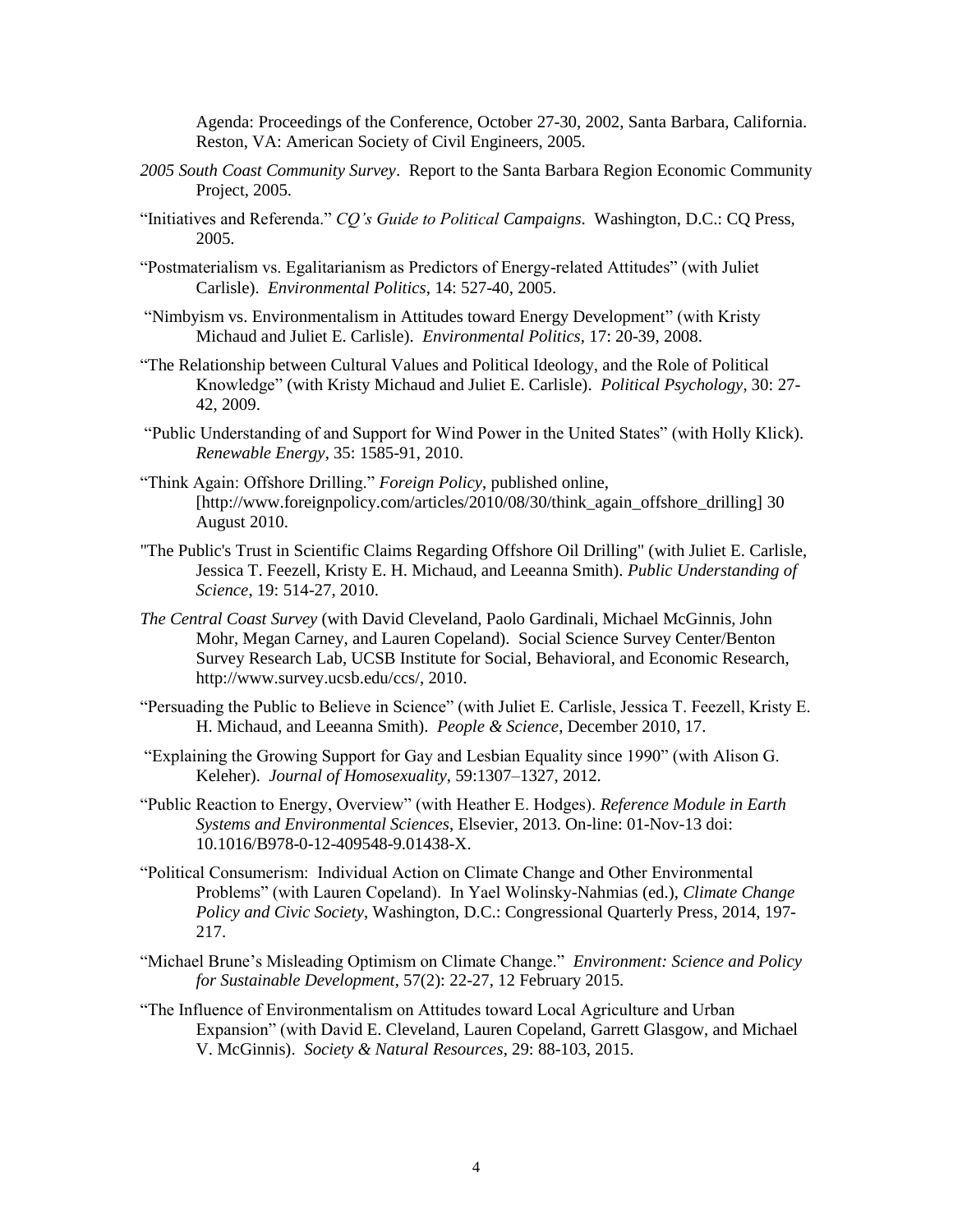- "Delivering Energy (Often) Requires Public Consent" (with Heather E. Hodges, Colin Kuehl, and Aaron Sparks). In Raphael Heffron and Gavin Little (ed.), *Delivering Energy Law and Policy in the EU and the US: A Reader*, Edinburgh, Scotland: University of Edinburgh Press, 2016.
- Economic Performance and Presidential Trait Evaluations" (Lisa Argyle, Marcus Arrajj, Skylar Covich, E.G. Garay, Julian Gottlieb, Heather Hodges, and Eric Smith). *Electoral Studies*, 43: 52-62, 2016.
- "Early Election Forecast: Republicans Could Lose 38 Seats and House Majority." *Washington Post*, 10 January 2018. [https://www.washingtonpost.com/news/monkeycage/wp/2018/01/10/early-election-forecast-republicans-could-lose-38-seats-and-housemajority/?utm\_term=.d7e8911a7597]
- "Racial Exclusion and Death Penalty Juries: Can Death Penalty Juries Ever Be Representative?" (with Noelle Nasif and Shyam Sriram). *Kansas Journal of Law & Public Policy*, 27: 147-166, 2018.

### **WORK IN PROGRESS**

*Taking Climate Change Seriously.* Book manuscript.

### **BOOK REVIEWS**

- Review of *Party Identification, Political Behavior and the American Electorate* by Sheldon Kamieniecki. *Political Science Quarterly*, 101: 482-83, 1986.
- Review of Byron E. Shafer and William J.M. Claggett, *The Two Majorities: The Issue Context of Modern American Politics*. *American Political Science Review,* 91, 1997.
- Review of Michael X. Delli Carpini and Scott Keeter, *What Americans Know about Politics and Why It Matters*. *Political Science Quarterly*, 112: 314-15, 1997.
- Review of Deborah Lynn Guber, *The Grassroots of a Green Revolution: Polling America on the Environment*. *Political Science Quarterly*, 118: 696-97, 2004.
- Review of Michael Kraft, *Environmental Politics and Policy*, 4th edition. *Environments*

#### **RECENT CONFERENCE PAPERS**

- "The Role of Knowledge in Attitudes toward Risky Environmental Technologies." Talk delivered at the U.S. Minerals Management Service, Camarillo, California, 8 February 2000.
- "The Role of Knowledge in Attitudes toward Risky Environmental Technologies." Paper delivered at the annual meeting of the World Association for Public Opinion Research, Portland, Oregon, May 2000.
- **"**Confidence in Expert Claims about Environmental Risks" (with Juliet Carlisle). Paper delivered at the annual meeting of the American Association for Public Opinion Research, Montreal, Canada, May 17-20, 2001.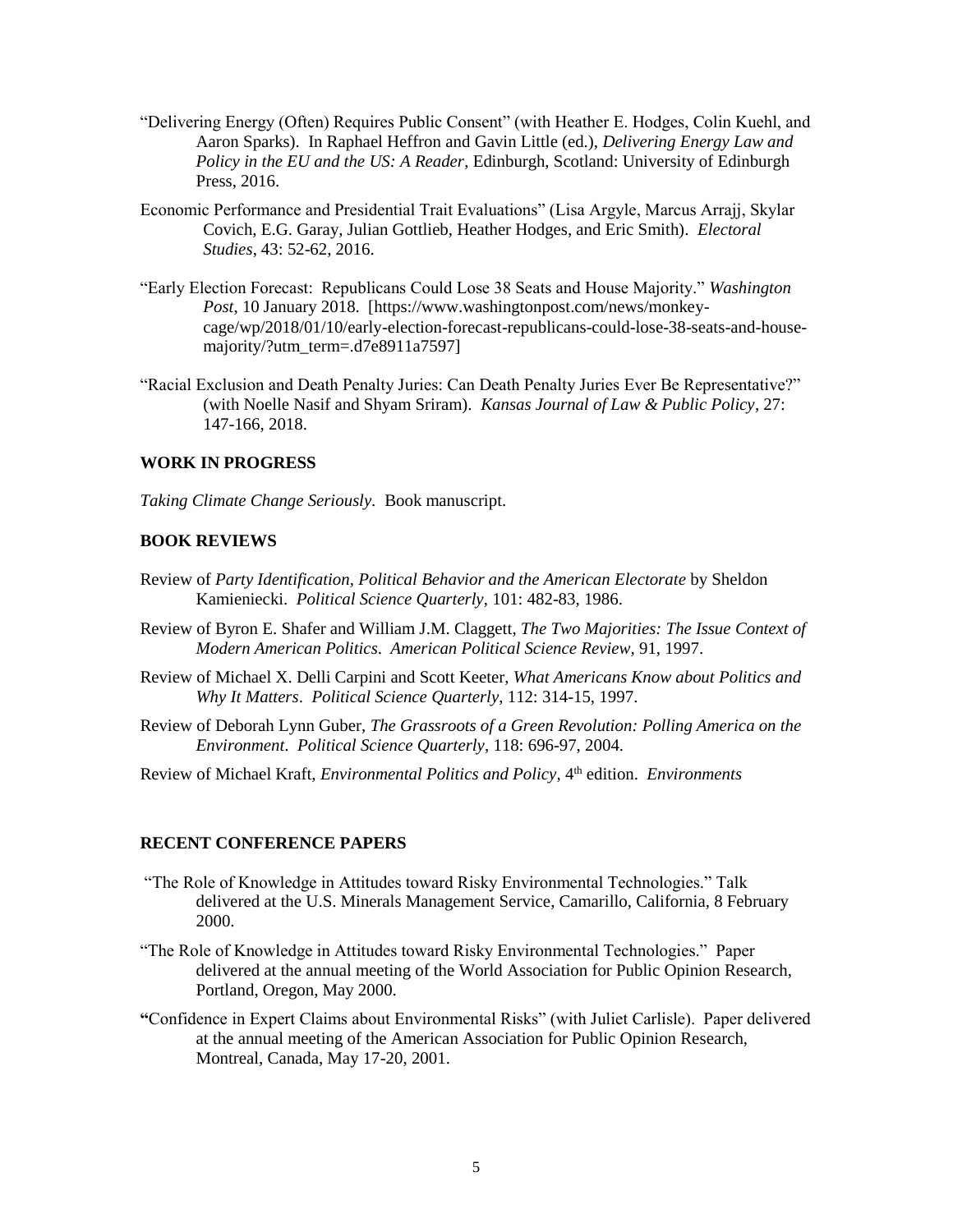- "Postmaterialism vs. Egalitarianism as the Key Environmental Variable" (with Juliet Carlisle). Paper delivered at the annual meeting of the American Political Science Association, San Francisco, California, August 2001.
- "Support for Offshore Oil and Gas Drilling among the California Public." Poster presentation at the California and the World Ocean '02 Conference, Santa Barbara, California, October 2002.
- "Trends in Public Support for Offshore Oil and Gas Drilling." Presentation delivered at the Policy Committee meeting of the U.S. Minerals Management Service, Department of the Interior, New Orleans, Louisiana, November 2002.
- "Trust during an Energy Crisis" (with Juliet Carlisle and Kristi Michaud). Paper delivered at the annual meeting of the American Association for Public Opinion Research, Nashville, Tennessee, May 2003.
- "Public Opinion about Energy Development: Nimbyism vs. Environmentalism" (with Juliet Carlisle and Kristy Michaud). Paper delivered at the annual meeting of the American Association for Public Opinion Research, Phoenix, Arizona, May 13-16, 2004.
- "The Public's Trust in Scientific Claims and Policy Advocates during Energy Crises" (with Juliet Carlisle, Kristy Michaud, Leeanna Smith, and Jessica Timpany). Paper delivered at the annual meeting of the American Political Science Association, Chicago, Illinois, August 30 – September 2, 2007.
- "Explaining the Growing Support for Gay and Lesbian Equality Since 1990" (with Alison Keleher). Paper delivered at the annual meeting of the American Political Science Association, Chicago, Illinois, August 28 – September 1, 2008.
- "Explaining Nimby Opposition to Wind Power" (with Holly Klick). Paper delivered at the annual meeting of the American Political Science Association, Chicago, Illinois, August 28 – September 1, 2008.
- "Public Understanding of and Support for Wind Power" (with Holly Klick). Paper delivered at the 2009 Annual Meeting of the American Association for Public Opinion Research. Hollywood, Florida. May 14-16, 2009
- "Salvation by Science: The Role of Optimism in Environmental Behavior" (with Holly Klick). Paper delivered at the annual meeting of the Western Political Science Association, San Francisco, April 3, 2010.
- "What the California Public Thinks about Offshore Oil Development: Past Trends and Future Possibilities" (with Kristy E.H. Michaud and Juliet E. Carlisle). Paper delivered at the Oil+Water Conference: The Case of Santa Barbara and Southern California, Santa Barbara, April 8, 2010.
- "Racial and Gender Bias in Voting for U.S. House of Representatives" (with Jeanette Yih Harvie, Emiliana Inez Patlan, Lauren M. Copeland, and Richard L. Fox). Paper delivered at the annual meeting of the Midwest Political Science Association, Chicago, Illinois, April 23, 2010.
- "The Influence of Environmentalism on Support for Local Agriculture and Land Use Attitudes" (with David A. Cleveland, Lauren M. Copeland, Garrett Glasgow, Michael V. McGinnis). Paper delivered at the annual meeting of the Western Political Science Association, Portland, Oregon, April 21, 2011.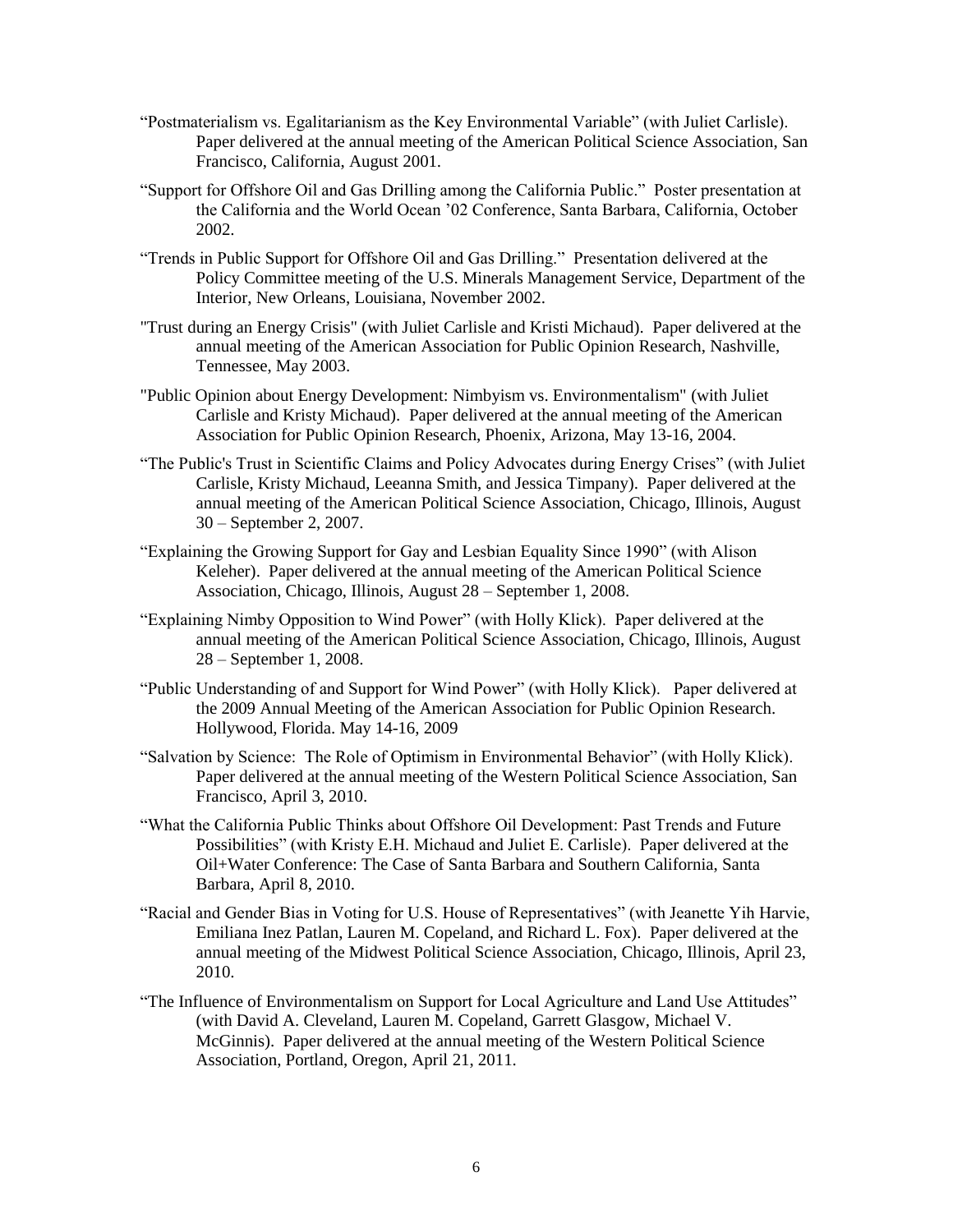- "Is trust in scientists a cause of or caused by belief in science?" (with Juliet E. Carlisle and Kristy E. H. Michaud). Paper delivered at the annual meeting of the Western Political Science Association, Portland, Oregon, March 23, 2012.
- "Economic Performance and Presidential Trait Evaluations" (with Lisa Argyle, Marcus Arrajj, Skylar Covich, E.G. Garay, Julian Gottlieb, and Heather Hodges). Paper delivered at the annual meeting of the Midwest Political Science Association, Chicago, Illinois, April 12, 2012.
- "Measuring Sustainability Literacy: An initial analysis" (Heather Hodges and Aaron Sparks with Colin Kuehl, Katie Maynard, and Eric Smith). Paper delivered at the California Higher Education Sustainability Council 2014 Annual Conference, California State University, Fullerton, July 21, 2014.
- "Changes in Public Opinion on Religious Hot Button Issues since the 1970s" (with Lisa Argyle and E.G. Garay). Paper delivered at the annual meeting of the American Political Science Association, Washington, D.C., September 2014.
- "Confidence in Local, National, and International Scientists on Climate Change" (with Heather Hodges and Aaron Sparks). Paper delivered at the annual meeting of the American Political Science Association, Washington, D.C., September 2014.
- "Measuring Sustainability Literacy: Developing and assessing a measure of sustainability literacy on a UC campus" (with Aaron Sparks, Heather Hodges, Colin Kuehl, Katie Maynard). Presented at the California Higher Education Sustainability Council 2015 Annual Conference, San Francisco State University, July 22, 2015.
- "Measuring Knowledge of Environmental Sustainability" (with Aaron Sparks, Heather Hodges, Colin Kuehl, Katie Maynard). Presented at the annual meeting of the American Political Science Association, Washington, D.C., September 2016.
- "Comparing Measures of Environmental Values and Identity" (with Sylvia R. Cifuentes, Geoffrey L. Henderson, Patrick Hunnicutt, Avi McClelland-Cohen, Sarah M. Nenadovic, Aaron C. Sparks, and Shyam Sriram). Paper delivered at the annual meeting of the American Political Science Association, San Francisco, CA, September 2017.

## **RECENT UNIVERSITY AND PROFESSIONAL SERVICE**

Project Advisor, *Earth-The Operators' Manual*, NSF-funded PBS television series (earththeoperatorsmanual.com), 2008-2010

Chair, Academic Senate Committee on Rules and Jurisdiction, 2010-2011

Parliamentarian, Academic Senate, 2010-2012

Member, Academic Senate Sustainability Work Group, 2010-2017

Press conference speaker, presentation of UCSB's 2010 Central Coast Survey, October 4, 2010

Member, Academic Senate Committee on Rules and Jurisdiction, 2011-2012

Vice Chair, Department of Political Science, 2011-12

Reviewer, UC Merced Dynamics of Social and Economic Progress Hire Committee

Panelist, "Politics of Risk: Reassessing Nuclear Energy." Multicultural Theater, May 5, 2011